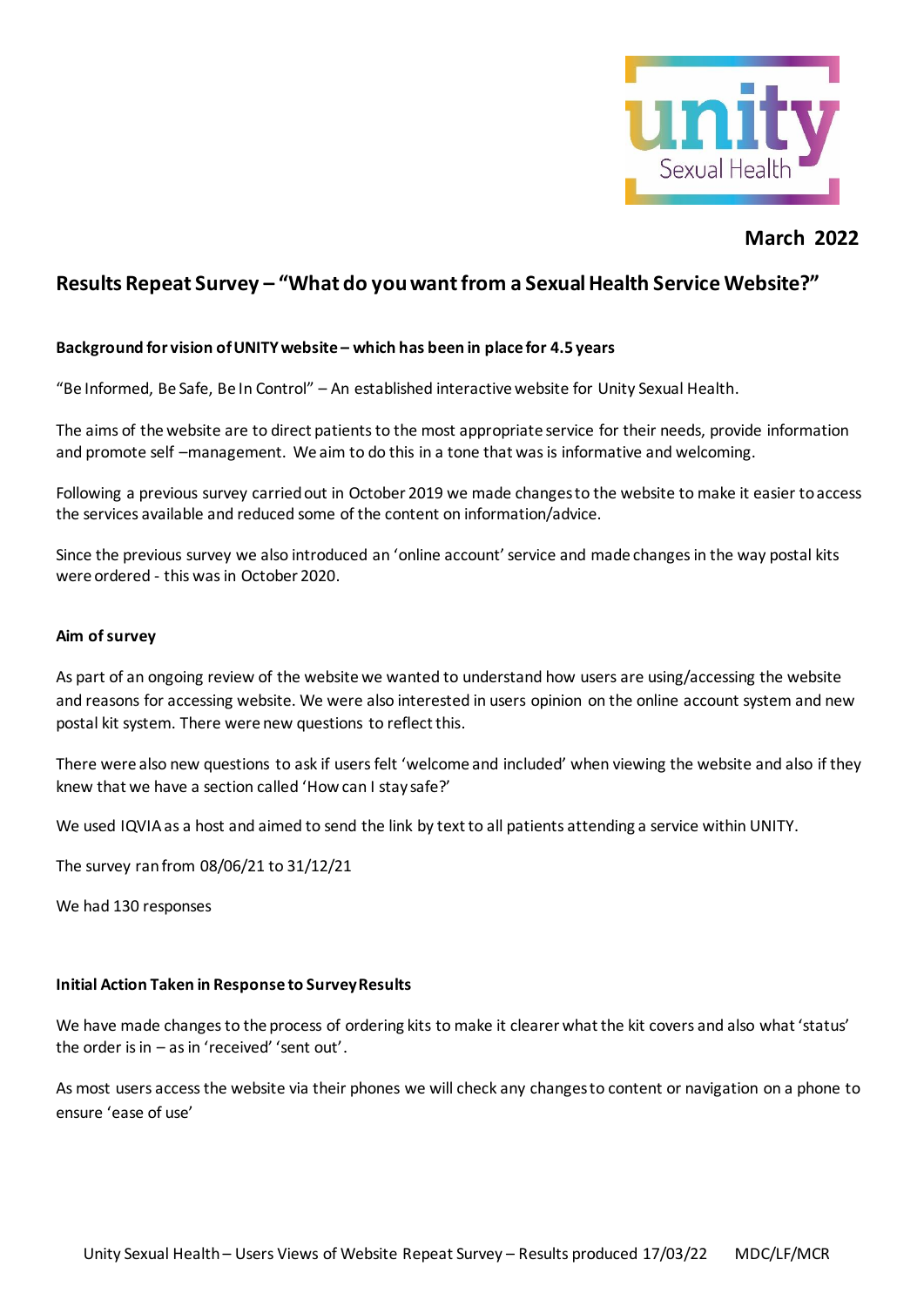#### **Accessing online information about sexual health**

# **1. How would you usually access online information about sexual health or contraception if you needed to?**

(130 responses)

| Mobile phone         | 96             | 74% |
|----------------------|----------------|-----|
| PC                   | 28             | 22% |
| Tablet               | 4              | 3%  |
| Other (please state) | $\mathfrak{p}$ | 1%  |
| Not answered         |                |     |

**2. What would be your main way(s) of finding online information about sexual health or contraception if you needed to?** 130 responses (multiple answer options)

| Using a search engine<br>(please state) | 77 |
|-----------------------------------------|----|
| Google                                  | 58 |
| <b>DuckDuckGo</b>                       |    |
| Not stated                              | 17 |

| Go direct to a website   | 49             |
|--------------------------|----------------|
| (please state which one) |                |
|                          |                |
| <b>NHS</b>               | 14             |
| Unity                    |                |
| <b>Doctors</b>           | $\overline{2}$ |

| Click on ad on another website |  |
|--------------------------------|--|
| <b>Using App</b>               |  |
| Click on ad via Social Media   |  |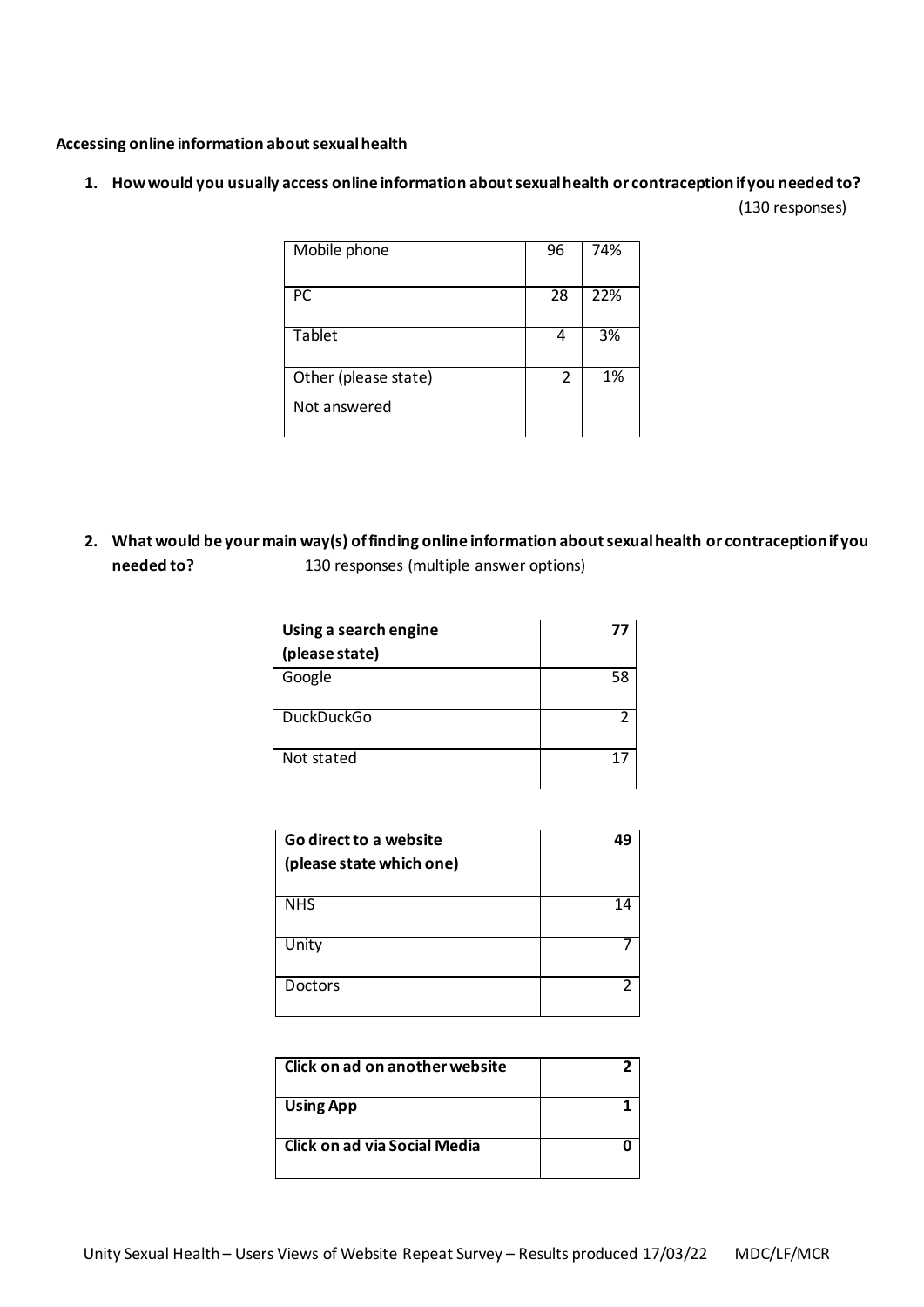**The Unity Sexual Health website**

**3. Were you aware that there is a unity sexual health website which provides details of our services and general information about sexual health? 129 responses**

| Yes | 88 | 69% | (67% in 2020) |
|-----|----|-----|---------------|
| No  | 41 | 31% | (33% in 2020) |

**4. Have you visited the Unity Sexual Health website** [\(www.unitysexualhealth.co.uk\)](http://www.unitysexualhealth.co.uk/)? **130 responses**

| Yes => next question            | 88 | 68% | (67% in 2020)             |
|---------------------------------|----|-----|---------------------------|
| $No \Rightarrow Q9$             | 32 | 25% | $(30\% \text{ in } 2020)$ |
| Can't remember $\Rightarrow$ Q9 | 10 | 7%  | (3% in 2020)              |

### **5. Thinking about your most recent visit to the UNITY website, what did you need to find**?

205 responses (multiple answer option)

| $\mathbf{1}$   | 58             | 3(2020)<br>Ordering a self-testing kit                            |         |         |  |  |  |  |  |  |
|----------------|----------------|-------------------------------------------------------------------|---------|---------|--|--|--|--|--|--|
| $\overline{2}$ | 34             | Clinic contact number(s)                                          | 2(2020) |         |  |  |  |  |  |  |
| 3              | 21             | To find a service                                                 |         | 4(2020) |  |  |  |  |  |  |
| 4              | 17             | Clinic opening times                                              | 1(2020) |         |  |  |  |  |  |  |
| 5              | 16             | N/A<br>To check what services are available to COVID restrictions |         |         |  |  |  |  |  |  |
| 6              | 14             | 5(2020)<br>General information about sexual health services       |         |         |  |  |  |  |  |  |
| 6              | 14             | 6(2020)<br>Information about Sexually Transmitted Infections      |         |         |  |  |  |  |  |  |
| 8              | 11             | N/A<br>Set up online account                                      |         |         |  |  |  |  |  |  |
| 9              | 4              | 7(2020)<br>Information about contraception                        |         |         |  |  |  |  |  |  |
| 10             | $\overline{7}$ | 8(2020)<br>Information about HIV                                  |         |         |  |  |  |  |  |  |
| 11             | 3              | 9(2020)<br>Information about pregnancy                            |         |         |  |  |  |  |  |  |
| 11             | 3              | Other, please state                                               | PrEP    |         |  |  |  |  |  |  |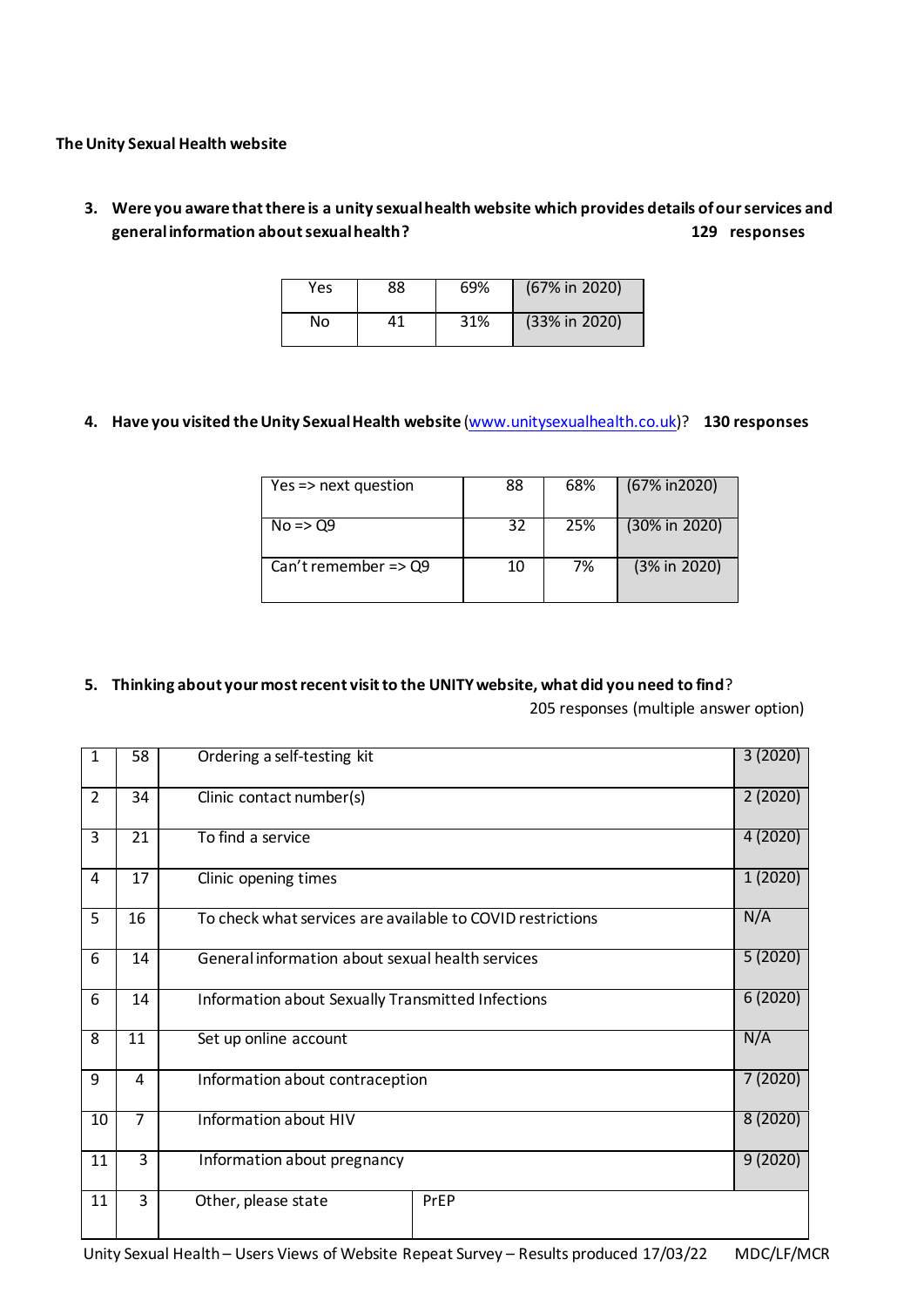#### **6. For you most recent visit to the website, were you able to find everything you needed?** 88 Responses

| Yes, definitely   62   70%   (76% in 2020) |  |                 |  |                      |
|--------------------------------------------|--|-----------------|--|----------------------|
|                                            |  | Yes, to a point |  | 15 17% (18% in 2020) |
|                                            |  |                 |  |                      |

| No. |  | $12\%$ (6% in 2020) |
|-----|--|---------------------|
|     |  |                     |

#### **6a. If "yes, to a point" or "no" to question 6 – please state main reason(s) for your answer**

#### **"yes, to a point" (4 commentsin total)**

The website was confusing and incredibly difficult to actually navigate on your phone. Wording was strange and not easy to read. The fact you have to "book and appointment" to receive a testing kit is backwards and one that needs to be adapted to be more simple and straightforward. The booking part of the website was terrible.

I couldn't get through to the clinic number provided, it said it was busy then cut me off, I called Southmead Hospital HIV clinic and they passed a message on to Unity for me.

The website is quite chaotic, information should be conveyed it a more concise way.

The website is not intuitive and it is quite complicated to find information once everything turns out to calling the telephone line which is always busy.

### **"NO" (4 commentsin total)**

Please just answer the phone when it rings. I have been on hold for so long

I couldn't find a way to order a self testing kit. Then visited the site again days later, after creating an account, and I thought I order one to be posted to me. One week and a day later, nothing. My GP couldn't give me the whole test (with blood sample).

It was difficult to navigate

I have HIV and have had syphilis before so it says this test may not be for you about the syphilis and it's not clear what I should do because i want the full test with the rectal test but do I just do this test and get told I have hiv and syphilis or would it be known and those tests omitted or can I only go in for a test which is not easy to ring and explain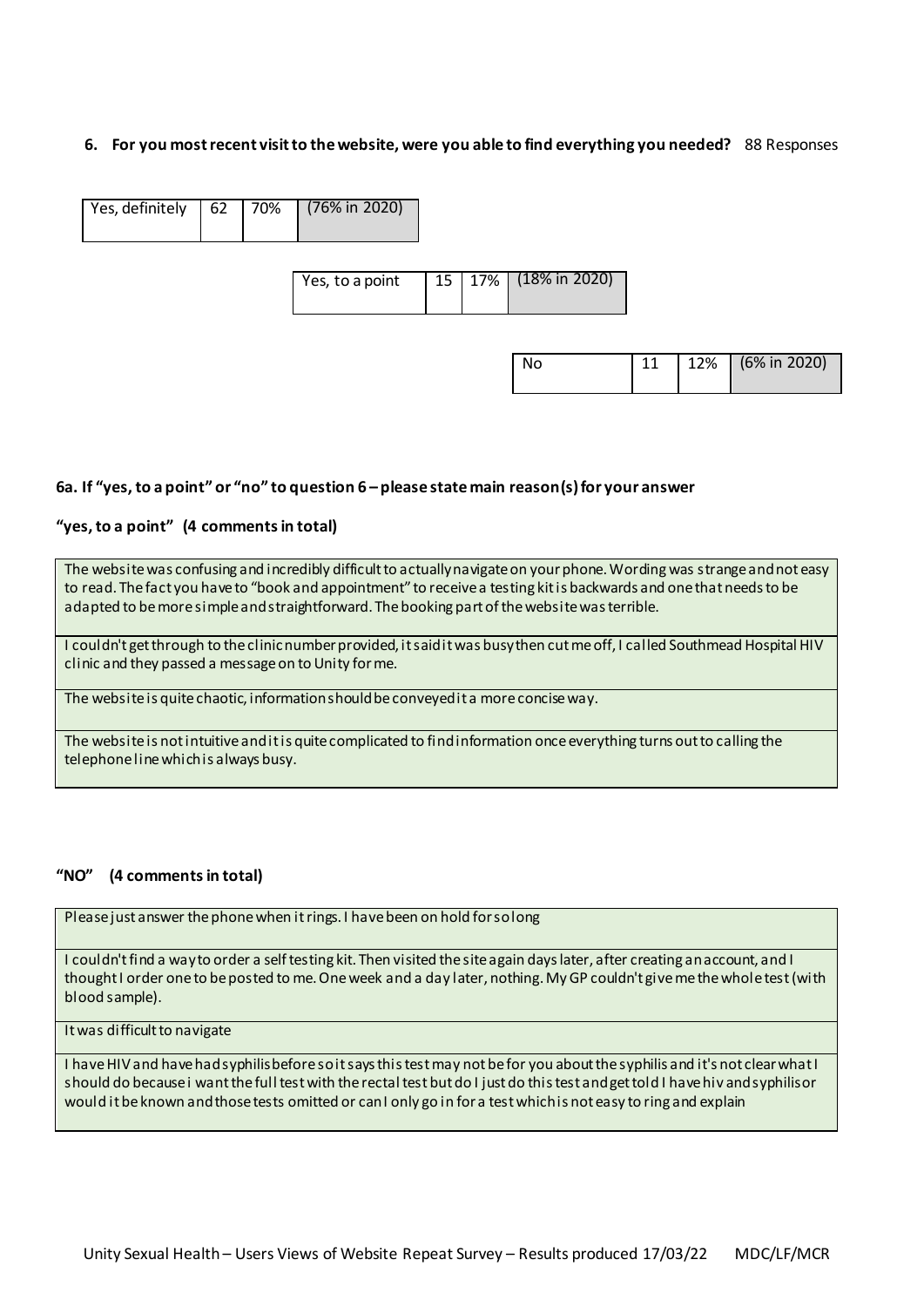#### **7. Did you know there is a section on the website called 'How can I stay safe?'** 87 Responses

|  | 'es | 43 | 49.5% |  | No | 44 | 50.5% |
|--|-----|----|-------|--|----|----|-------|
|--|-----|----|-------|--|----|----|-------|

#### **8. For the 'Online Account' section only -how would you rate the UNITY website in terms of:**

|                          | <b>Very Good</b> |     | Good |     | <b>Not Good</b> |     | <b>Not Sure</b> |     | Answered |
|--------------------------|------------------|-----|------|-----|-----------------|-----|-----------------|-----|----------|
| Ease of use              | 24               | 28% | 39   | 45% | 16              | 18% | 8               | 9%  | 87       |
| Relevance of information | 36               | 41% | 33   | 38% | 8               | 9%  | 10              | 12% | 87       |
| Overall                  | 25               | 29% | 42   | 48% | 12              | 14% | 8               | 9%  | 87       |

#### **9. For the 'Postal Kit' section only -how would you rate the UNITY website in terms of:**

|                          | <b>Very Good</b> |     | Good |     | <b>Not Good</b> |     | <b>Not Sure</b> |     | Answered |
|--------------------------|------------------|-----|------|-----|-----------------|-----|-----------------|-----|----------|
|                          |                  |     |      |     |                 |     |                 |     |          |
| Ease of use              | 29               | 33% | 26   | 30% | 21              | 24% | 11              | 13% | 87       |
| Relevance of information | 36               | 41% | 31   | 36% | 9               | 10% | 11              | 13% | 87       |
| Overall                  | 30               | 34% | 33   | 38% | 13              | 15% | 11              | 13% | 87       |

#### **10. Overall, how would you rate the UNITY website in terms of:** (87 Responses)

|                          |    | <b>Very Good</b><br><b>Not Good</b><br>Good |      |    | <b>Not Sure</b> |      |    |      |      |   |      |      |
|--------------------------|----|---------------------------------------------|------|----|-----------------|------|----|------|------|---|------|------|
|                          |    | 2021                                        | 2020 |    | 2021            | 2020 |    | 2021 | 2020 |   | 2021 | 2020 |
| Content                  | 34 | 39%                                         | 45%  | 41 | 47%             | 51%  | 6  | 7%   | 3%   | 6 | 7%   | 1%   |
| Ease of use              | 30 | 34%                                         | 44%  | 37 | 43%             | 46%  | 16 | 18%  | 9%   | 4 | 5%   | 1%   |
| Relevance of information | 37 | 43%                                         | 51%  | 38 | 43%             | 44%  |    | 8%   | 4%   | 5 | 6%   | 1%   |
| Overall                  | 30 | 35%                                         | 47%  | 42 | 48%             | 47%  | 10 | 11%  | 4%   | 5 | 6%   | 2%   |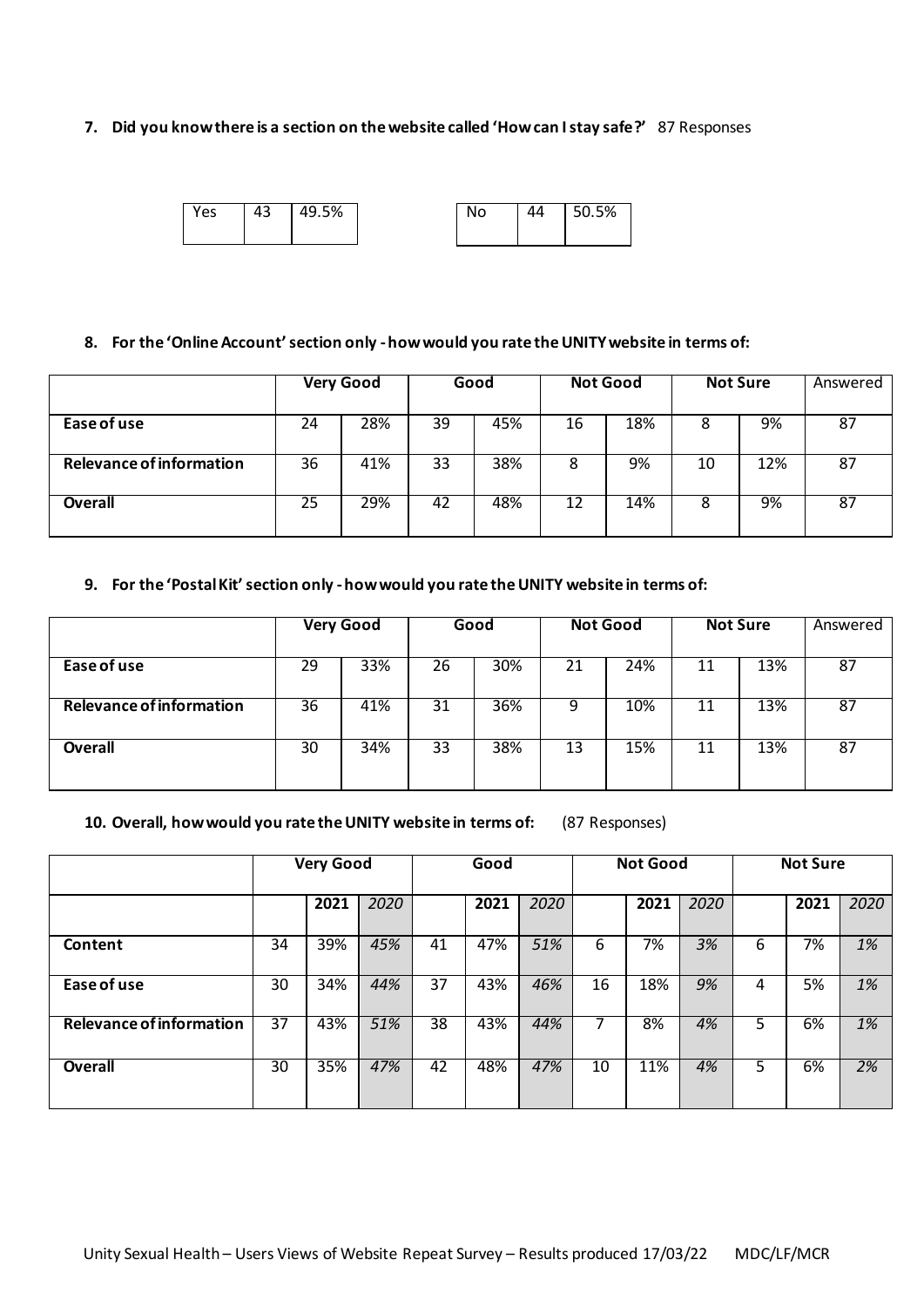### **11. Any other comments about the UNITY website (8 Comments)**

| Just answer the phone I don't care about the website                                                                                                                                                                                                                                             |
|--------------------------------------------------------------------------------------------------------------------------------------------------------------------------------------------------------------------------------------------------------------------------------------------------|
| Easy to navigate can always find what I'm looking for                                                                                                                                                                                                                                            |
| Really difficult to find what am looking for, also seems to be spelling mistakes and generally makes me question the website<br>and if it's real or not                                                                                                                                          |
| Too much unnecessary information. Varying font sizes and colours, bad use of headings.                                                                                                                                                                                                           |
| Please check phone number as it didn't work for me, apparently on hold for agent, then told no one available and cut me<br>off, I tried several times but it kept happening.                                                                                                                     |
| The postal kit Step by step instruction works. It is a bit fiddly I.e. have to look carefully at a previous field for freshnext step<br>information. My eyes have been taught to look below the current step for the following step. Feels more like linear<br>progression. It does work though. |
| As most of services end up to a call to the phone line, there should be more people picking up the calls or the website could<br>give more options for appointments and services that user could perform without having to call the phone line.                                                  |
| I can never find the right phone number. Also I would prefer a call backform on the website to leaving voicemails for health<br>advisors.                                                                                                                                                        |

### **12. Do you feel that you are 'welcome and included' when you look at the website?** 87 Responses

| Yes, definitely | 59 | 68% |
|-----------------|----|-----|
|                 |    |     |

| Yes, to some extent   $17$   $19\%$ |  |  |  |
|-------------------------------------|--|--|--|
|-------------------------------------|--|--|--|

| No | 3% |
|----|----|
|    |    |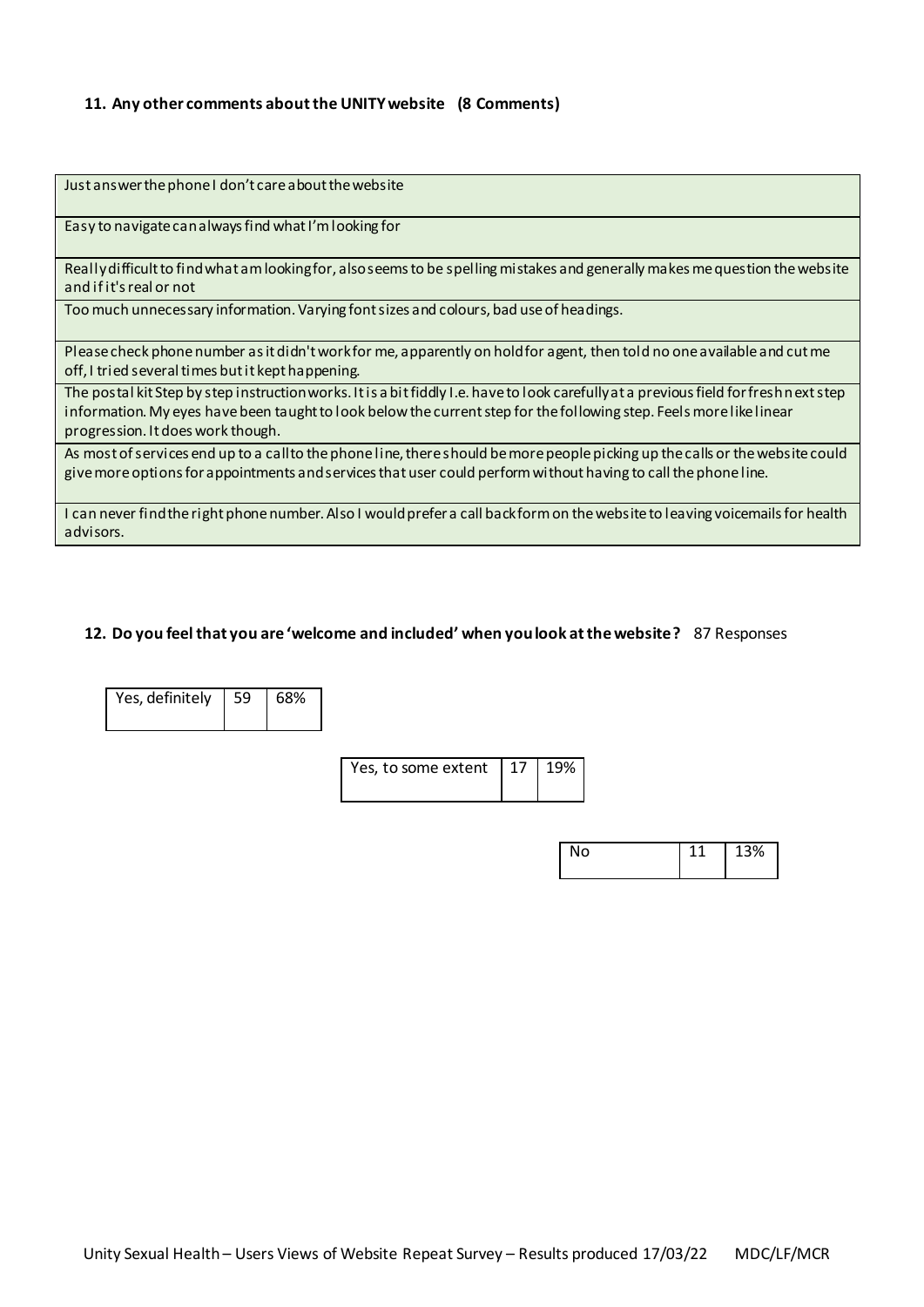| 13. How important do you think it is to have the following information on our UNITY website: 129 responses |  |
|------------------------------------------------------------------------------------------------------------|--|
|------------------------------------------------------------------------------------------------------------|--|

|                                                 |     | <b>Very Important</b> |      |                 | <b>Fairly Important</b> |      | <b>Not Very Important</b> |      |      | Don't Know     |      |      |
|-------------------------------------------------|-----|-----------------------|------|-----------------|-------------------------|------|---------------------------|------|------|----------------|------|------|
|                                                 |     | 2021                  | 2020 |                 | 2021                    | 2020 |                           | 2021 | 2020 |                | 2021 | 2020 |
| <b>Sexually Transmitted</b><br><b>Infection</b> | 119 | 92%                   | 89%  | 8               | 6%                      | 9%   | $\mathbf{0}$              | 0%   | 0%   | 2              | 2%   | 2%   |
| Contraception                                   | 107 | 83%                   | 83%  | 15              | 12%                     | 14%  | 3                         | 2%   | 0.5% | 4              | 3%   | 2.5% |
| Pregnancy                                       | 96  | 74%                   | 77%  | 21              | 17%                     | 17%  | 5                         | 4%   | 1%   | 7              | 5%   | 5%   |
| <b>Abortion</b>                                 | 95  | 74%                   | 78%  | 22              | 17%                     | 16%  | 5                         | 4%   | 1%   | 7              | 5%   | 5%   |
| <b>HIV</b>                                      | 116 | 90%                   | N/A  | 11              | 9%                      | N/A  | $\Omega$                  | 0%   | N/A  | $\overline{2}$ | 1%   | N/A  |
| <b>Sexual Dysfunction</b>                       | 81  | 63%                   | N/A  | 38              | 30%                     | N/A  | $\overline{2}$            | 1%   | N/A  | 8              | 6%   | N/A  |
| Gender                                          | 74  | 57%                   | N/A  | $\overline{37}$ | 29%                     | N/A  | 12                        | 9%   | N/A  | 6              | 5%   | N/A  |

## **14. If there is any other information that it is important that we put on the UNITY website, please write this in below: (7 Comments)**

Please make it easier to phone in. I just need to speak to a doctor why do you make it so difficult?

Not sure

MENOPAUSE and hormonall changes

Consent, sexual abuse, sexual assault, domestic violence

About prostitution. Facts. Self-help. Quality information source so people are informed.

Sexuality orientation Periods

Prep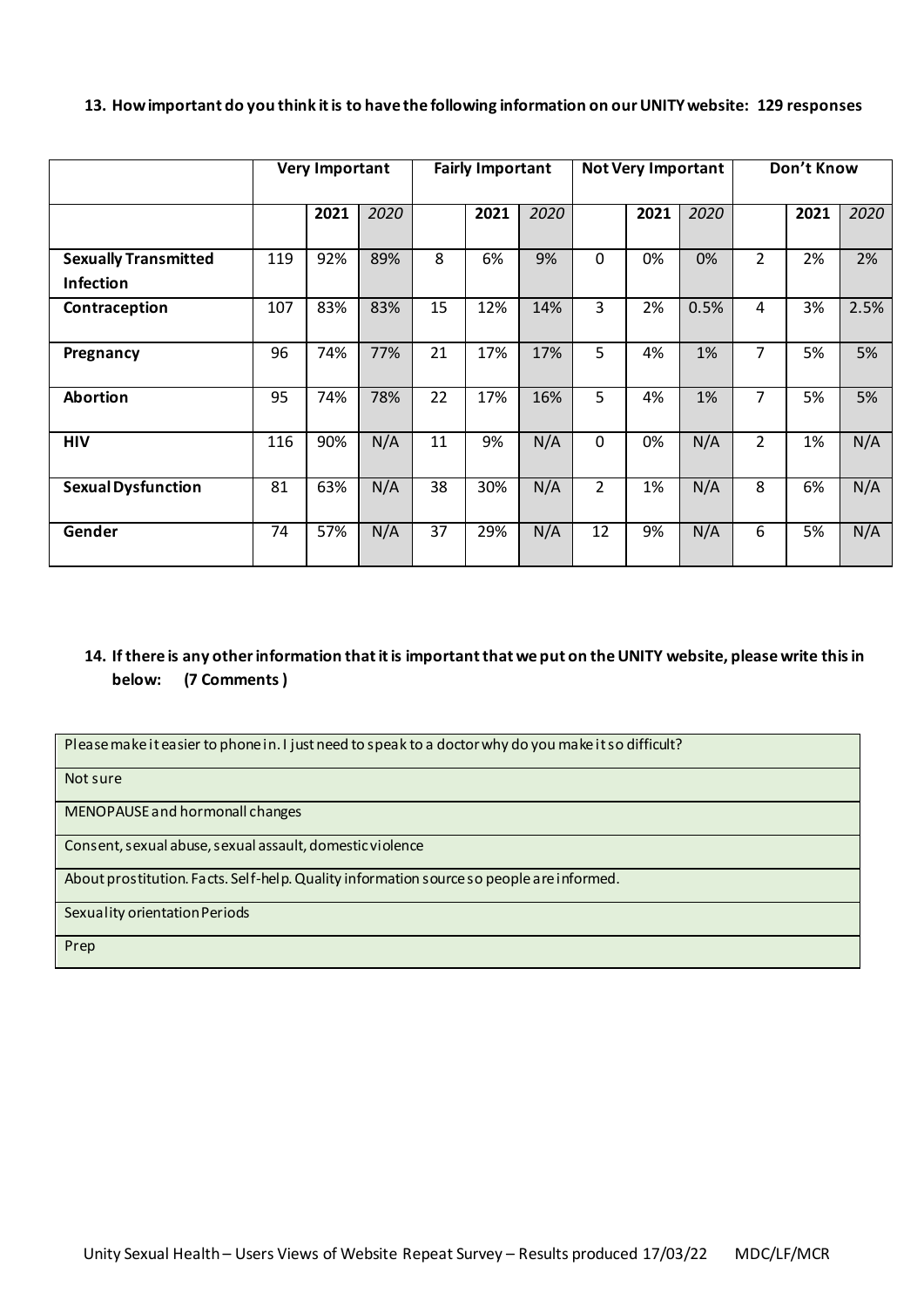## **15. What age group are you in? 109 Responses**

|    | Under 20 | 20 to 25 |     |    | 26 to 40 | Over <sub>40</sub> |     |  |
|----|----------|----------|-----|----|----------|--------------------|-----|--|
| 11 | 10%      |          | 25% | 41 | 38%      | 30                 | 27% |  |

# **16. What is your ethnic group? 109 Responses**

| White English/Welsh/Scottish/Northern Irish/British | 77                      |
|-----------------------------------------------------|-------------------------|
| <b>Other White</b>                                  | 14                      |
| Irish                                               | $\overline{\mathbf{4}}$ |
| <b>Chinese</b>                                      | $\overline{2}$          |
| Indian                                              | $\overline{2}$          |
| <b>Other Asian</b>                                  | $\overline{2}$          |
| <b>African</b>                                      | $\mathbf{1}$            |
| <b>Arab</b>                                         | $\mathbf{1}$            |
| <b>Caribbean</b>                                    | $\overline{\mathbf{1}}$ |
| European (patient choice - added as comment)        | $\overline{1}$          |
| <b>White &amp; Asian</b>                            | $\overline{1}$          |
| <b>White &amp; Black African</b>                    | $\overline{\mathbf{1}}$ |
| <b>White &amp; Black Caribbean</b>                  | $\mathbf{1}$            |
| <b>Other Mixed/Multiple</b>                         | $\overline{\mathbf{1}}$ |